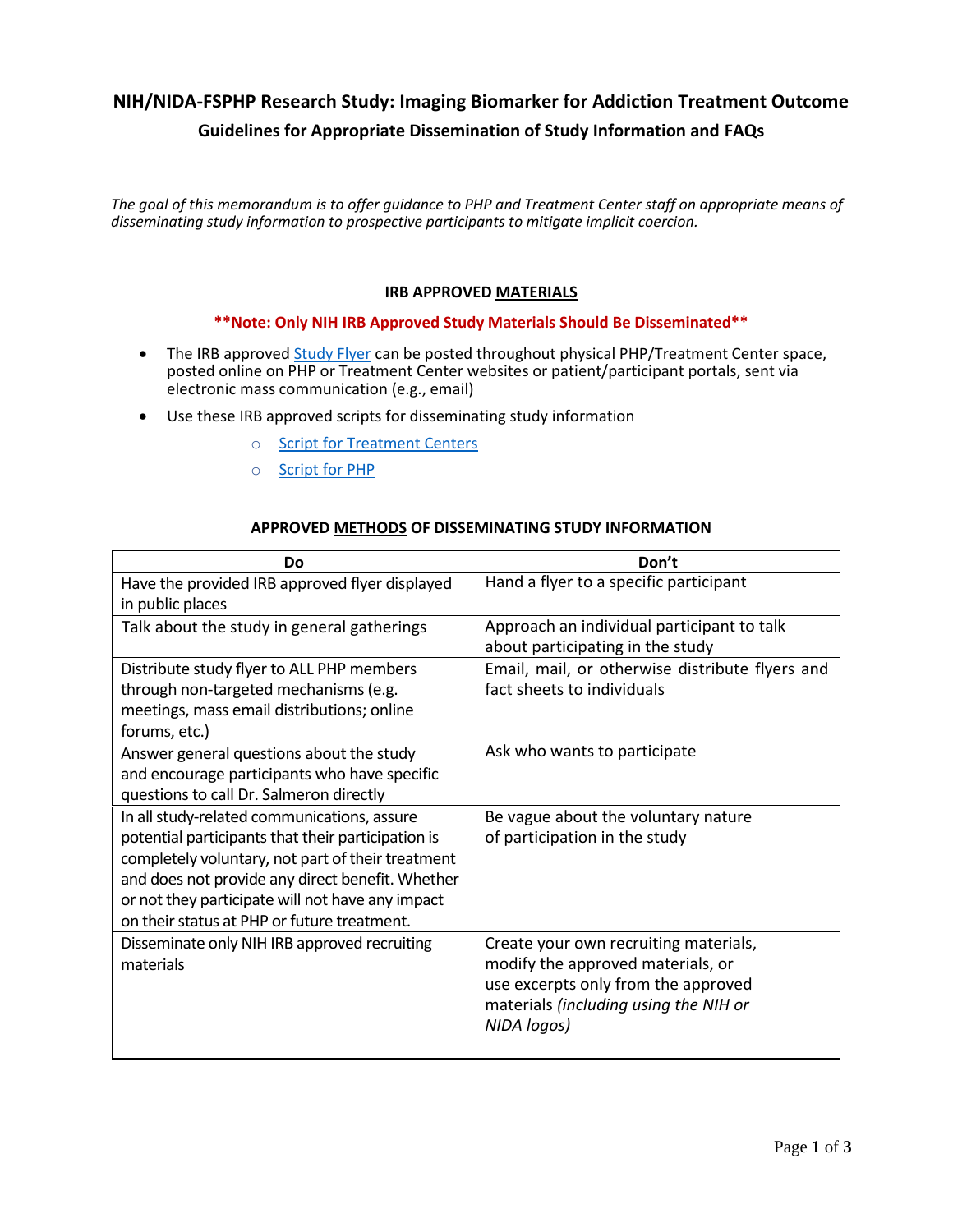# **Frequently Asked Questions**

## **Q1: How can PHPs and Treatment Centers (TCs) advertise for the study?**

The NIDA study team will provide flyers that can be displayed in public places. Flyers and fact sheets can be disseminated through general distributions (email, newsletter, web page) that target the whole PHP/TC. In addition, study information can be shared informally by FSPHP Research Coordinator(s), PHP directors, or the NIDA study team during participant gatherings. The IRB approved scripts should be used when sharing information about the study to participants/patients.

## **Q2: Will the PHP or TC know if an individual is participating in the study?**

Yes. There are several reasons that the PHP or TC need to be informed of participation. These reasons include the requirement for PHPs and TCs to provide drug testing results and for TCs to provide intake evaluation and H&P records, a private room for online sessions, approval to travel to NIDA and arrange substance screening following study visit (if necessary). No information collected by the NIDA study team will be disclosed to the PHP or TC. Only in the case of a life-threatening situation, the participant's PHP or TC will be informed for the sake of the participant's safety.

## **Q3: Will PHPs or TCs share information from participants' records with the NIDA study team?**

Yes. If a participant joins the study and signs a release of information, PHPs and TCs will be asked to release certain information from participant records. The records will be used to determine participants' eligibility and abstinence status. TCs will be asked to share the initial evaluation/intake record, drug testing and medication records, and a discharge or transfer summary. PHPs will be asked to share drug testing results and a brief summary of progress. It is vital that records are received promptly, especially from the TCs, as those who participate in the longitudinal arm must still be in the initial phase of treatment. NIDA will reimburse PHPs and TCs for administrative costs pertaining to releasing records.

#### **Q4: Will the NIDA study team share participants' research records with their PHP or TC?**

No. Any information collected by the NIDA study team will not be disclosed to the participants' PHP or TC. In the case of a life-threatening situation, the participant's PHP or TC will be informed for the participant's safety.

#### **Q5: Can participants share their experience with others at their PHP or TC?**

Yes. PHP and TC should allow participants who have completed the study to share their experience with their groups at PHPs and TCs. However, PHP or TC staff should leave the room when a participant shares their experience with the study.

#### **Q6: Who should participants contact if they are interested?**

Anyone who is interested can contact Dr. Betty Jo Salmeron at **BSalmeron@nih.gov** (preferred) or (443) 740-2651. Interested individuals need not identify themselves to PHP or TC administration. If participants appear eligible after the phone screen, the study team will have participants sign a Release of Information for the PHP and/or TC and request the necessary records for eligibility determination.

# **Q7: Do participants need to currently be in treatment at a TC?**

No; the study includes participants that are currently in treatment (longitudinal group), as well as those that have completed treatment within the last 5 years (cross-sectional group).